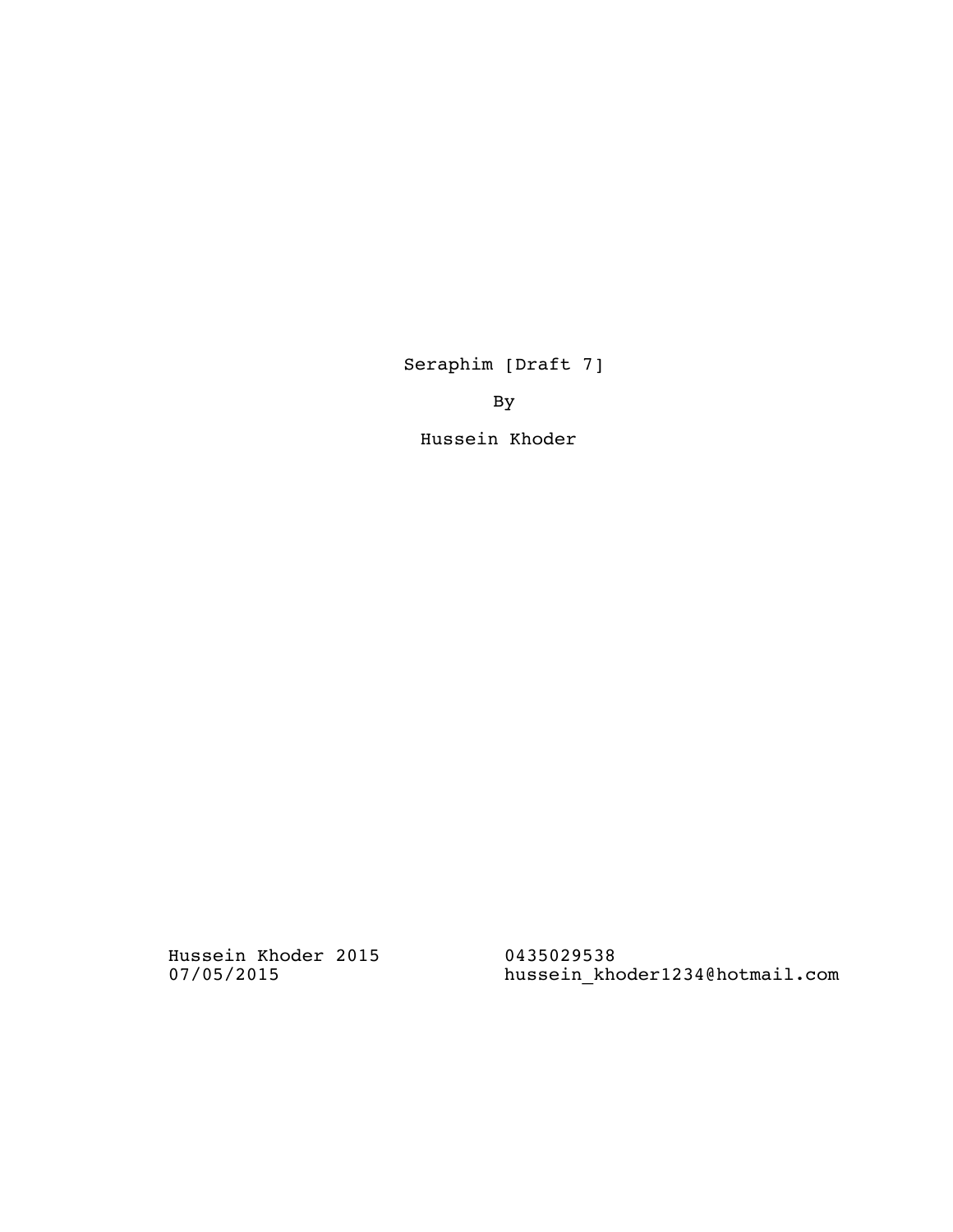### 1 INT. CONVENIENCE STORE. NIGHT 1

In a quiet convenience store SALLY (late 20s) is with her son GABRIEL (6) getting groceries.

The only sounds coming from the store is the cashier serving a customer and a TV which is playing a News report.

Sally is focusing on cleaning products and picks up one to look at it closer.

Sally puts it back and looks around and notices that Gabriel has gone.

Sally rushes up the aisle, turns the corner and sees JONATHAN kneeling down talking to Gabriel.

Jonathan is kneeling with his back towards Sally.

Sally cant hear what they are saying.

Jonathan is in his early 40s, bald and wearing tracksuit pants and a black sweat shirt which is too tight on him.

As Sally walks closer, Gabriel notices her and he goes to her.

Gabriel rushes to Sally and shows her a lolly.

GABRIEL

Look, Mummy.

Jonathan gets up and turns to Sally

Sally looks at the lolly for a second then looks back at the man and gives him a disgusted look.

> JONATHAN Its not what it looks like.

Sally grabs Gabriel and paces away.

SALLY How many times do I have to tell you dont talk to strangers?

Gabriel is silent.

Sally and Gabriel are at the cashier.

An old woman is getting served in front of Sally.

Sally turns her head and watches the TV.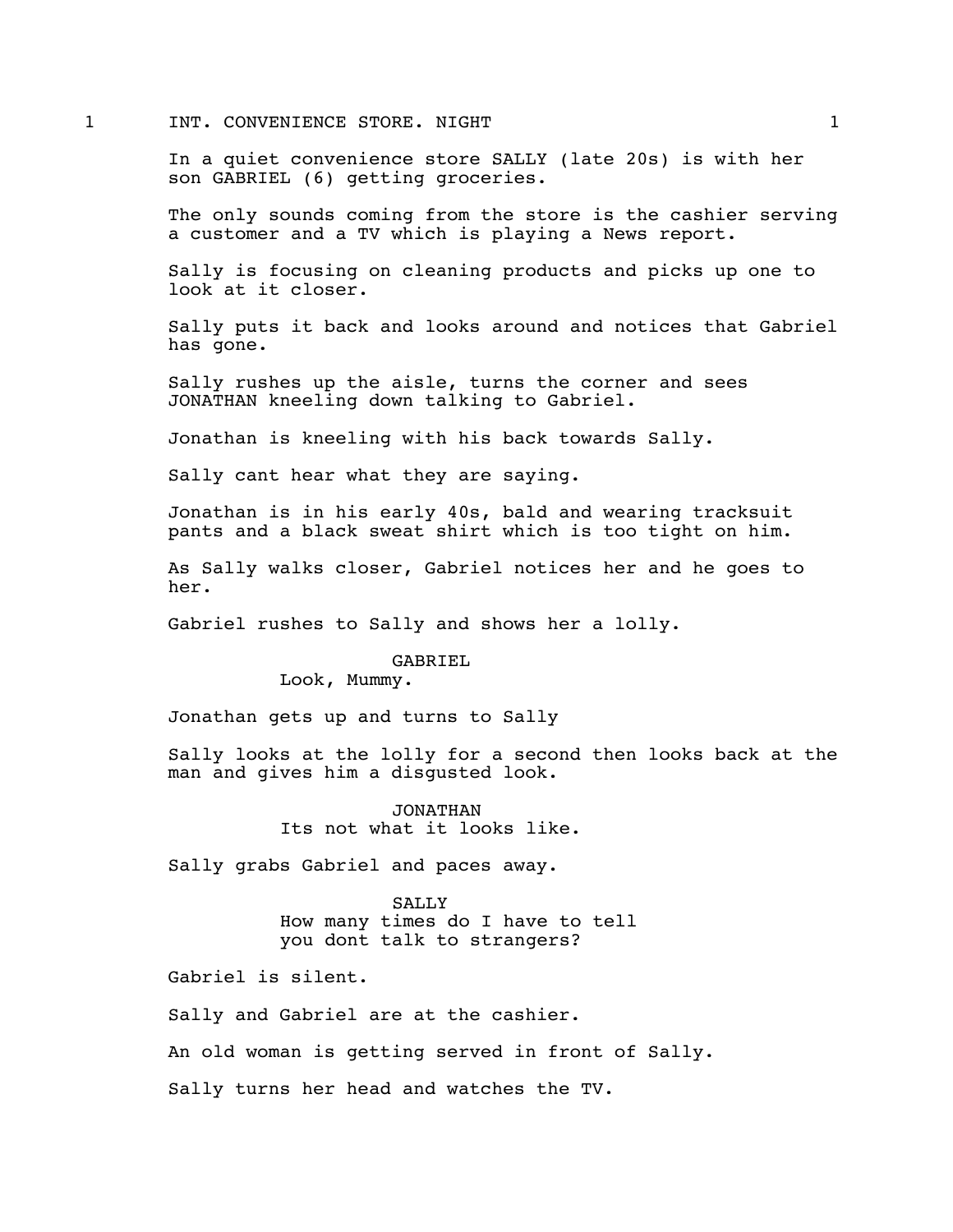# CUT TO

# 2 INT. NEWS REPORT. NIGHT. 2

A news reader sits at a news desk

NEWS READER.

Now back to tonights main story, The city is still in fear as the notorious Marksman killer claimed his 7th victim last night. The latest victim was walking home at night when she was struck from behind and stabbed more then 15 times. The Marksman left his infamous calling card, A carved X on the victims forehead. We now cut to a press conference from earlier today

3 EXT. FRONT OF POLICE STATION - DAY 3

DETECTIVE MITCHELL is standing in front on a podium.

one both of his sides stand two police officers one man and one woman on each side.

There are cameras flashing and people holding up microphones and recorders.

DETECTIVE MITCHELL begins to talk.

DETECTIVE MITCHELL We can now confirm that The Marksman has claimed his 7th victim last night. So far no motive and no victim pattern have been found in all seven killings. The only thing that links all killing is the X that is carved on the victims foreheads. This killer has no remorse and targets everyone, so we urge everyone young, old, male and female to remain vigilant at all times. If anyone sees anything suspicious please call us on the Marksman hotline at 1800 MARKSMAN.

Reporters are all talking together at once trying to ask a question.

CUT BACK TO NEWS READER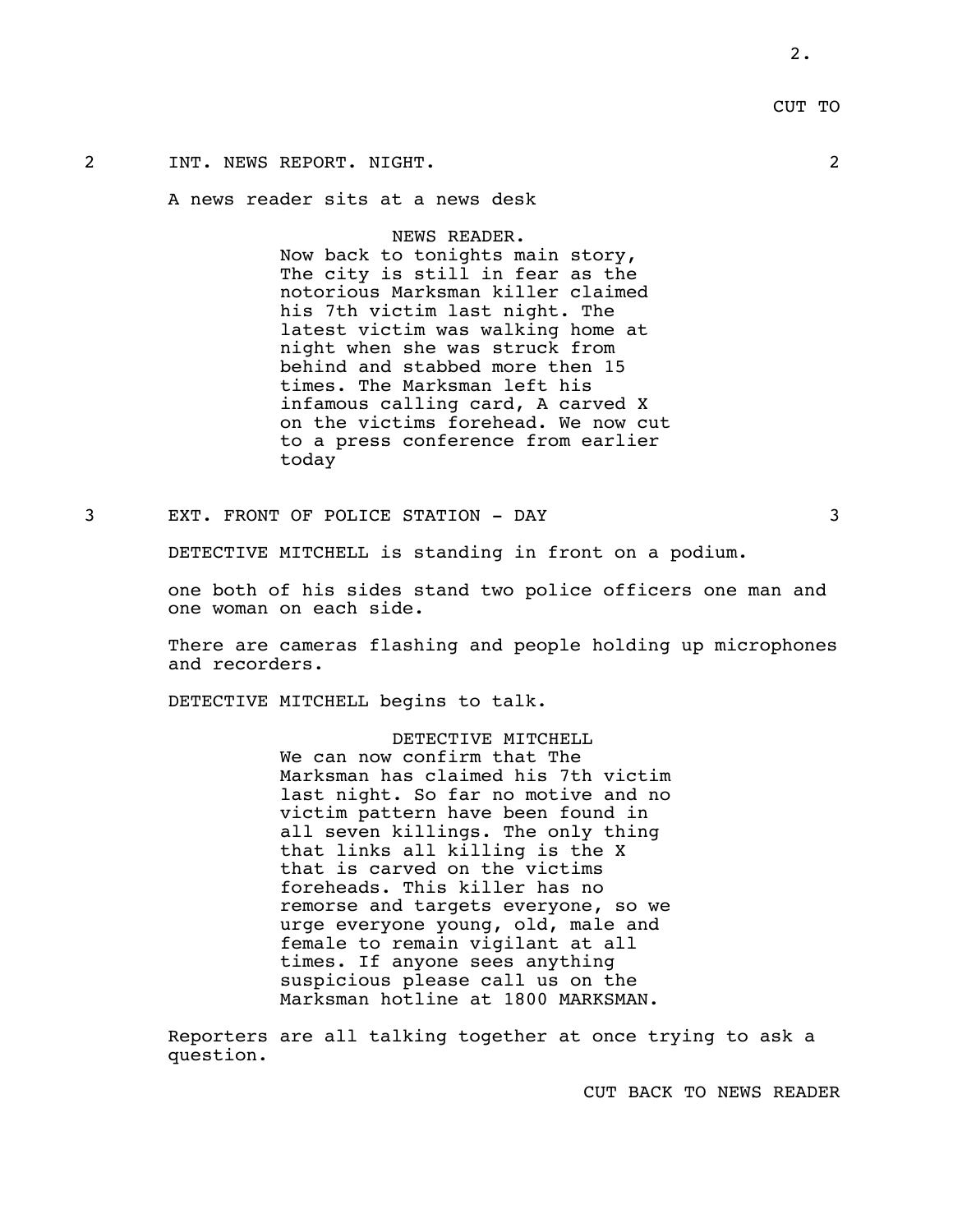NEWS READER. As you heard if you see or notice anything suspicious.....

## 5 INT. CONVENIENCE STORE. NIGHT 5

As the News Reader continues, SALLY is focused on the TV then a hand from behind her taps her on her shoulder scaring her.

She turns around and its a young man (early 20s) who points to the CASHIER.

#### CASHIER

Next.

Sally puts her things down as the cashier begins scanning them as GABRIEL stands quietly near her.

As Sally grabs the last item from Gabriel she notices the Man looking at Gabriel and begins feeling uneasy.

The Cashier finishes scanning SALLYs items.

### CASHIER

\$16.70

Sally pays and rushes out the store with her things and Gabriel.

6 EXT. STREET. NIGHT 6

SALLY and GABRIEL are walking down a dimly lite street.

They walk towards a street corner and before crossing Sally notices that the MAN from the store has followed them.

Sally grabs Gabriels hand and begins walking faster.

Sally turns around and sees Jonathan crossing the road

Sally pulling Gabriels arm rush into an alleyway.

3.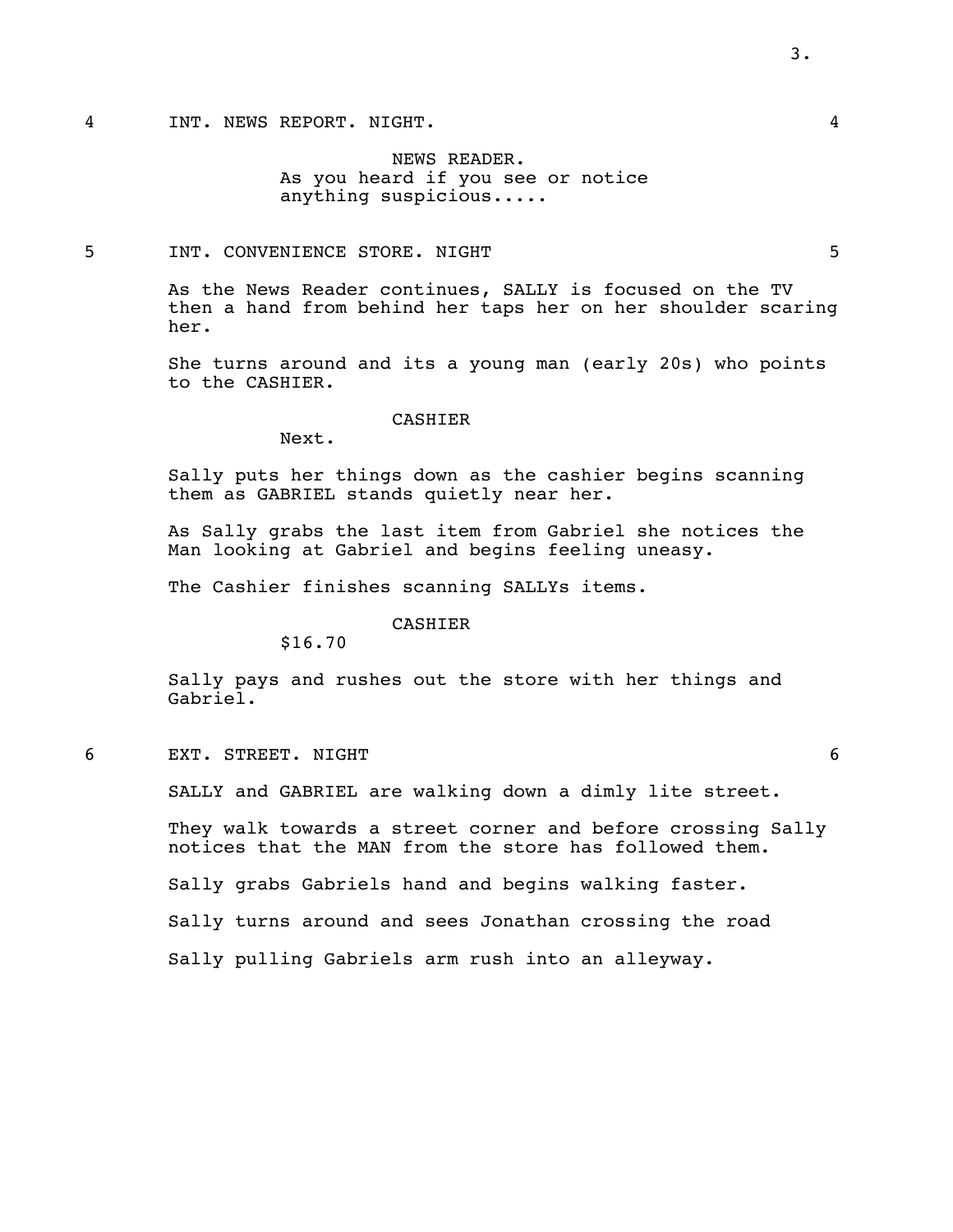7 EXT. ALLEY WAY. NIGHT. 7

SALLY and GABRIEL walk down the alleyway fast towards the end.

As they exit the alleyway, JONATHAN enters but stops.

Jonathan looks around and begins walking down.

8 EXT. STREET 2. NIGHT 8

SALLY and GABRIEL walk towards a car and Sally opens the door and puts her things in, then opens the back door and puts Gabriel in his seat.

SALLY kisses Gabriel on the forehead and closes the door.

9 EXT. ALLEY WAY. NIGHT. 9

JONATHAN walks to exit the alleyway and as soon as he turns to he is struck and falls too the ground.

A hand wearing black gloves and holding a knife appears and repeatedly stabs him.

Once the stabbing stops it is revealed that the person stabbing Jonathan is SALLY.

Jonathan unclenches his fist unclenches and Sally notices money and a receipt.

Sally grabs the receipt, looks at it and realizes that its hers and the money is her change.

Sally has a moment of unease and then without flinching she carves an X into the Mans forehead.

Sally calmly gets up and begins walking away and as she is walking away the money get blown away from the Mans by the wind.

10 EXT. STREET 2. NIGHT 10

SALLY walks to her car calmly wiping her face with a cloth.

She looks in the back and sees GABRIEL eating the lolly the man gave him.

Sally gets in the car and drives away.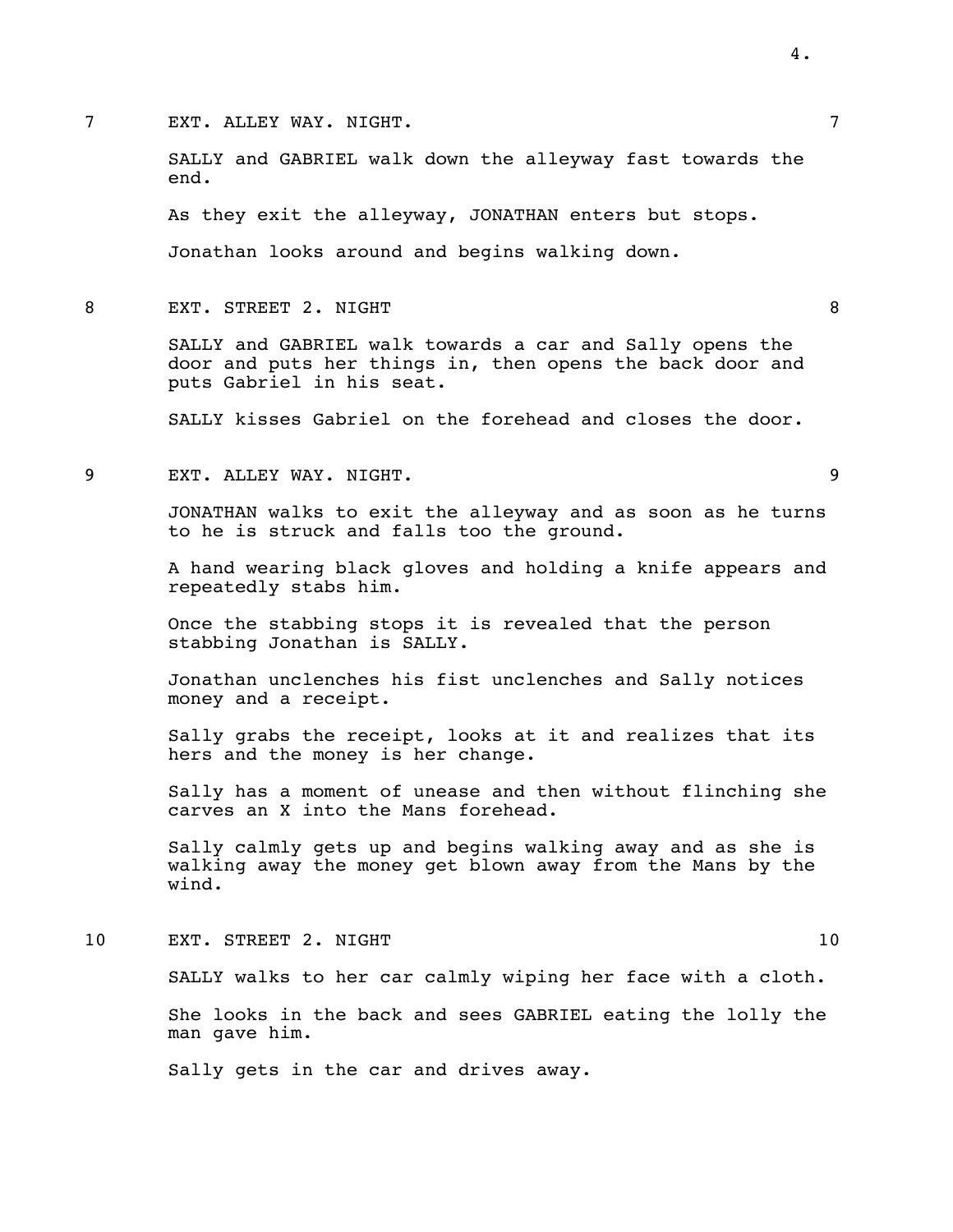11 INT. CAR. NIGHT 11 21

SALLY all cleaned is driving.

At a stop she looks back and sees GABRIEL who is oblivious to what she has done.

Sally continues driving and pulling into the drive way.

Sally parks the car and exits.

12 EXT. OUTSIDE HOUSE. NIGHT. 12

She goes to the back and opens the door and lets Gabriel out, who runs to the front door.

Sally grabs the grocery bags and walks towards the door and gets out her keys.

13 INT. HOUSE. NIGHT 13 2000 13

SALLY opens the front door, as soon as she does GABRIEL runs inside the house.

Sally walks towards the kitchen.

Sally slowly walks through the kitchen door to see Gabriel talking to a man who is kneeling down facing away from her.

She cant hear what they are saying.

Gabriel is showing him the lolly that Jonathan gave him.

Gabriel notices Sally and the "Man" looks over his should and gets up and turns around

The man is revealed to be DETECTIVE MITCHELL.

Sally puts her things down on the table as Detective Mitchell walks towards her.

Sally has a moment of unease until Detective Mitchell smiles at her.

> DETECTIVE MITCHELL Took your time.

They kiss.